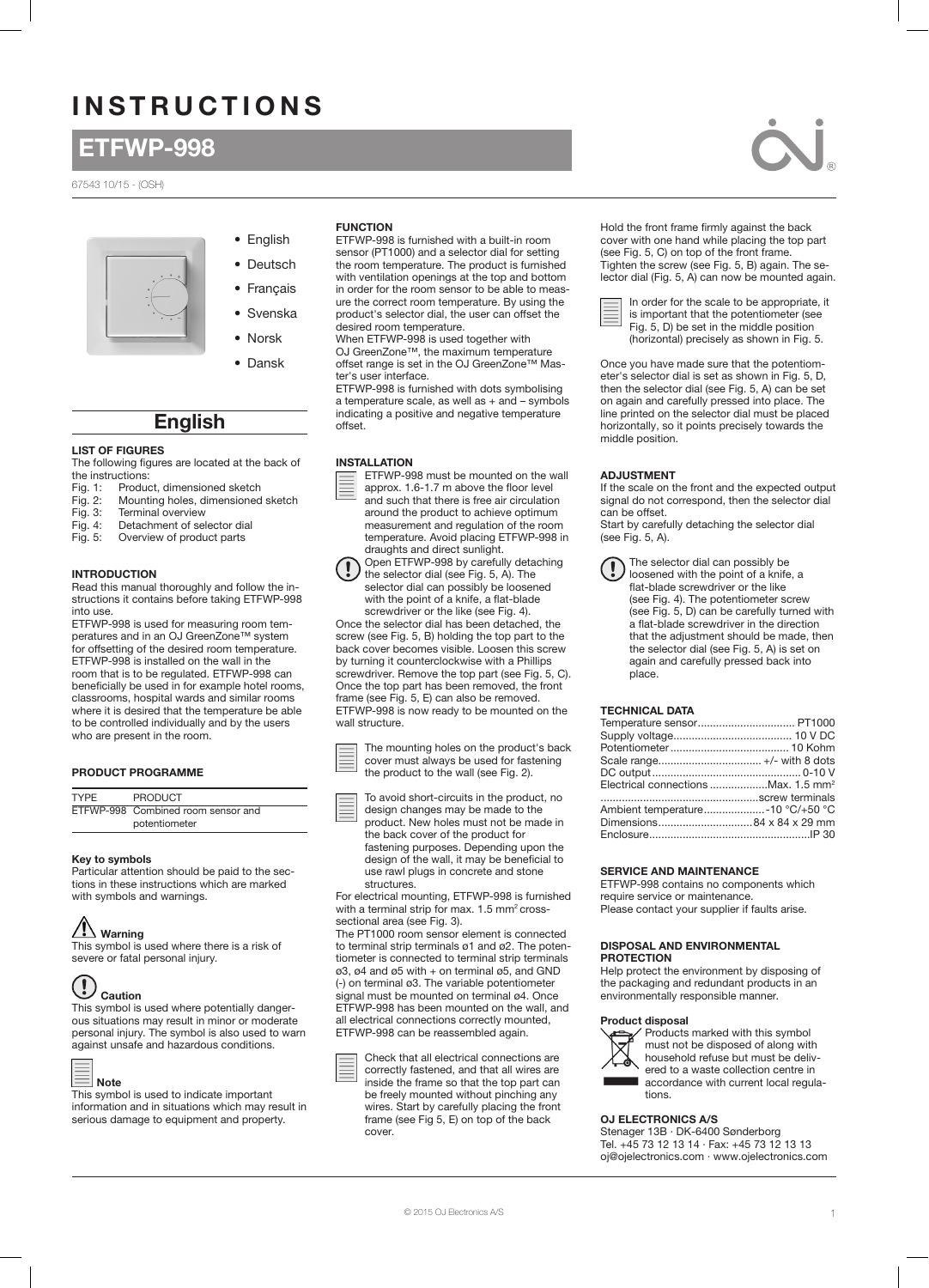# CE MARKING

OJ Electronics A/S hereby declares that the product complies with the following directives of the European Parliament:

- LVD Low Voltage Directive<br>FMC Flectromagnetic Com
- Electromagnetic Compatibility Directive
- RoHS Restriction of Hazardous Substances **Directive**
- WEEE Waste Electrical and Electronic Equipment Directive

# Standards utilised

EN 60730-1 / EN 60730-2-9

# Deutsch

#### ABBILDUNGEN

Folgende Abbildungen finden sich ganz hinten in der Anleitung:

- Abb. 1: Gerät, Maßskizze
- Abb. 2: Montagelöcher, Maßskizze<br>Abb. 3: Klemmenübersicht
- Abb. 3: Klemmenübersicht<br>Abb. 3: Klemmenübersicht<br>Abb. 4: Demontage des Dr
- Abb. 4: Demontage des Drehknopfs<br>Abb. 5: Geräteteile, Übersicht
- Abb. 5: Geräteteile, Übersicht

# ALLGEMEINES

Bevor ETFWP-998 in Gebrauch genommen wird, bitte diese Anleitung sorgfältig durchlesen und den Anweisungen folgen.

ETFWP-998 dient zur Messung der Raumtemperatur und in einer OJ-GreenZone™-Anlage zur Änderung der gewünschten Raumtemperatur. ETFWP-998 ist in dem zu regelnden Raum an der Wand zu installieren. ETFWP-998 kann vorzugsweise in Räumen angewandt werden, in denen eine individuelle Bedienung der Temperatur von den sich im Raum aufhaltenden Benutzern erwünscht ist, z. B. in Hotels, Schulen, Krankenhäusern etc.

#### PRODUKTPROGRAMM

| TYP | <b>PRODUKT</b>                        |
|-----|---------------------------------------|
|     | ETFWP-998 Kombinierter Raumfühler mit |
|     | Potentiometer                         |

# Symbolerklärung

Bei den mit Symbolen und Warnungen gekennzeichneten Abschnitten dieser Anleitung ist besondere Aufmerksamkeit gefordert.

# Warnung

Mit diesem Symbol wird auf potenzielle Gefahr hingewiesen, die ernste oder lebensgefährliche Verletzungen von Personen zur Folge haben kann.



#### Mit diesem Symbol wird auf potenziell gefährliche Situationen hingewiesen, die leichte oder mittelschwere Verletzungen von Personen zur Folge haben können. Mit diesem Symbol wird auch auf unsichere und riskante Situationen

| ___ |  |
|-----|--|
| ___ |  |
| __  |  |
|     |  |

hingewiesen.

#### Bitte beachten

Mit diesem Symbol wird auf wichtige Informationen hingewiesen, sowie auf Situationen, die schwere Schäden an Ausrüstung und Sachwerten zur Folge haben können.

#### FUNKTION

ETFWP-998 ist mit einem eingebauten Raumfühler (PT1000) und einem Drehknopf zur Einstellung der Raumtemperatur ausgestattet. Das Gerät ist oben und unten mit Lüftungsöffnungen versehen, um mit dem Raumfühler die korrekte Raumtemperatur messen zu können. Mit Hilfe des Drehknopfs am Gerät kann der Benutzer die gewünschte Raumtemperatur ändern. Kommt ETFWP-998 gemeinsam mit OJ Green-Zone™ zur Anwendung, wird der maximale Temperaturänderungsbereich in der Benutzeroberfläche des OJ-GreenZone™-Master eingestellt.

ETFWP-998 ist mit Punkten, die eine Temperaturskala symbolisieren, sowie einem + und einem − Symbol versehen, die eine positive und eine negative Temperaturänderung anzeigen.

# INSTALLATION



dem Boden an der Wand zu montieren, so dass die Luft frei um das Gerät zirkulieren kann, um eine optimale Messung und Regelung der Raumtemperatur zu gewährleisten. Eine Platzierung des ETFWP-998 in Zugluft und direkter Sonneneinstrahlung ist zu vermeiden. ETFWP-998 wird durch vorsichtiges

Demontieren des Drehknopfs geöffnet (siehe Abb. 5, A). Den Drehknopf ggf. mit der Spitze eines Messers, einem Schlitzschraubendreher oder Ähnlichem vorsichtig lösen (siehe Abb. 4).

Nach Demontage des Drehknopfs wird die den Oberteil am Hinterteil festhaltende Schraube sichtbar (Abb. 5, B). Diese Schraube durch Drehen gegen den Uhrzeigersinn mit einem Kreuzschlitzschraubendreher lösen. Den Oberteil entfernen (Abb. 5, C). Nach entferntem Oberteil lässt sich auch der Vorrahmen entfernen (Abb.5, E).

ETFWP-998 ist jetzt für die Montage auf der Wandkonstruktion bereit.

Bei der Befestigung des Geräts an der Wand sind die Montagelöcher im Hinterteil des Geräts zu benutzen (siehe Abb. 2).

Um Kurzschlüsse im Gerät zu vermeiden, dürfen am Gerät keine Konstruktionsänderungen vorgenommen werden. Es dürfen keine neuen Löcher für Befestigungszwecke im Hinterteil des Geräts gemacht werden. Abhängig von der Wandkonstruktion empfiehlt es sich in Beton- und Steinstrukturen Dübel zu verwenden.

Für den elektrischen Anschluss ist ETFWP-998 mit einer Klemmenreihe für max. Leiterquerschnitt von 1,5 mm<sup>2</sup> ausgestattet (siehe Abb. 3). Der PT1000-Raumfühler ist mit den Klemmen ø1 und ø2 verbunden. Das Potentiometer ist mit den Klemmen ø3, ø4 und ø5 verbunden, + mit Klemme ø5, Masse (−) mit Klemme ø3. Das variable Potentiometersignal ist an Klemme ø4 anzuschließen. Nach Montage des ETFWP-998 an der Wand und korrektem Anschluss aller elektrischen Verbindungen, kann ETFWP-998 wieder zusammengebaut werden.



Dabei kontrollieren, dass alle elektrischen Anschlüsse fest angezogen sind und alle Leitungen sich innerhalb des Rahmens befinden, um den Oberteil ohne Leitungen einzuklemmen frei montieren zu können. Zuerst den Vorrahmen (Abb. 5, E)

vorsichtig am Hinterteil aufsetzen. Den Vorrahmen mit der einen Hand am Hinterteil festhalten, und den Oberteil (Abb. 5, C) auf den Vorrahmen platzieren.

Die Schraube (Abb. 5, B) wieder anziehen. Danach kann der Drehknopf (Abb. 5, A) wieder montiert werden.

Damit die Skala passt, muss das Potentiometer (Abb. 5, D) genau in mittlerer Position (waagerecht) stehen, wie in Abb. 5 dargestellt.

Nachdem die korrekte Position des Potentiometers wie in Abb. 5, D dargestellt sichergestellt wurde, kann der Drehknopf (Abb. 5, A) wieder aufgesetzt und vorsichtig auf Platz gedrückt werden. Dabei darauf achten, dass der am Drehknopf aufgedruckte Strich genau waagerecht auf die Mittelposition zeigt.

#### ANPASSUNG

Sollten die Frontskala und das erwartete Ausgangssignal nicht übereinstimmen, kann der Drehknopf verschoben werden. Vorsichtig mit der Demontage des Drehknopf beginnen (Abb. 5, A).

Den Drehknopf ggf. mit der Spitze eines Messers, einem Schlitzschraubendreher oder Ähnlichem vorsichtig lösen (siehe Abb. 4). Die Potentiometerschraube (Abb. 5, D) mit einem kleinen Schlitzschraubendreher vorsichtig in die Richtung drehen, in welche die Anpassung zu erfolgen hat. Danach den Drehknopf (Abb. 5, A) wieder aufsetzen und vorsichtig auf Platz drücken.

#### TECHNISCHE DATEN

| Skalenbereich +/- mit 8 Punkten                |  |
|------------------------------------------------|--|
|                                                |  |
| Elektrische AnschlüsseMax. 1,5 mm <sup>2</sup> |  |
|                                                |  |
| Umgebungstemperatur -10 °C/+50 °C              |  |
| Abmessungen  84 × 84 × 29 mm                   |  |
|                                                |  |

# SERVICE UND WARTUNG

ETFWP-998 enthält keine Service oder Wartung erfordernden Komponenten. Bei Problemen bitte mit dem Zulieferer Kontakt aufnehmen.

### UMWELT UND ENTSORGUNG

Helfen Sie mit, die Umwelt zu schützen durch umweltgerechte Entsorgung der Verpackung und gebrauchten Produkten.

#### Entsorgung des gebrauchten Produkts



Produkte mit dieser Kennzeichnung dürfen nicht als normaler Hausmüll entsorgt werden, sondern sind gemäß den geltenden lokalen Vorschriften gesondert einzusammeln.

#### OJ ELECTRONICS A/S

Stenager 13B · DK-6400 Sønderborg Tel. +45 73 12 13 14 · Fax: +45 73 12 13 13 oj@ojelectronics.com · www.ojelectronics.com

### CE-KENNZEICHNUNG

OJ Electronics A/S erklärt hiermit, dass das Produkt mit den folgenden Richtlinien des Europäischen Parlaments übereinstimmt:<br>NSR Niederspannungsrichtlinie

- NSR Niederspannungsrichtlinie<br>EMV Elektromagnetische Verträ
- EMV Elektromagnetische Verträglichkeit<br>RoHS Beschränkung der Verwendung be
- Beschränkung der Verwendung bestimmter gefährlicher Stoffe in Elektround Elektronikgeräten

WEEE Elektro- und Elektronikgeräte-Abfall

### Angewandte Standards

EN 60730-1 / EN 60730-2-9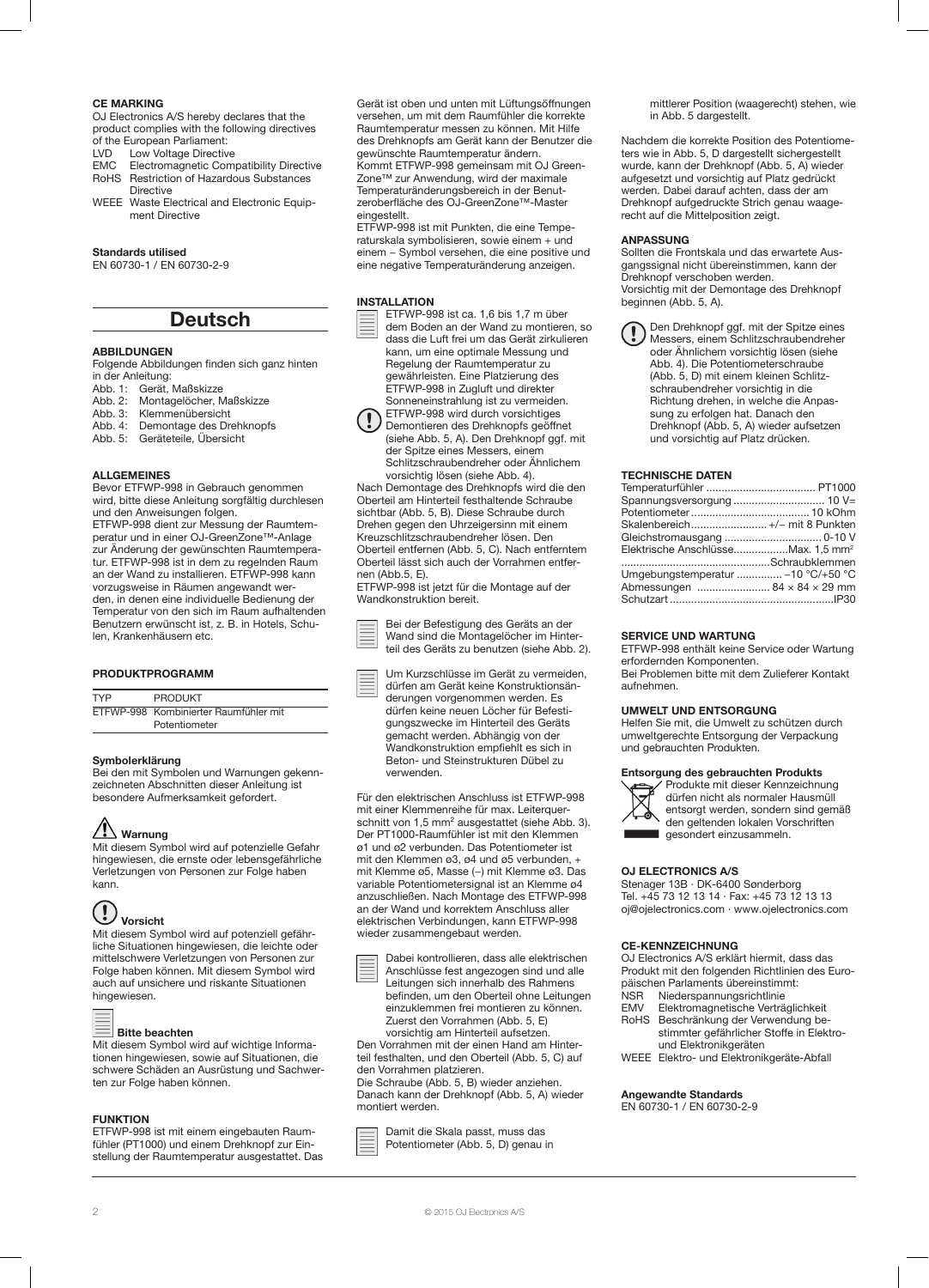# Français

# LISTE DES FIGURES

Les figures suivantes sont situées au dos des instructions :

- Fig. 1: Dessin avec dimensions du produit<br>Fig. 2: Dessin avec dimensions des trous d Dessin avec dimensions des trous de montage
- 
- Fig. 3: Aperçu des bornes<br>Fig. 4: Démontage du séle
- Fig. 4: Démontage du sélecteur<br>Fig. 5: Apercu des parties du pr Apercu des parties du produit

# INTRODUCTION

Lisez entièrement ce manuel et suivez ses instructions avant de mettre en service l'ETFWP-998.

L'ETFWP-998 est utilisé pour mesurer la température de pièce et dans un système OJ GreenZone™ pour le décalage de la température souhaitée pour la pièce. L'ETFWP-998 est installé au mur dans la pièce dont la température doit être régulée. L'ETFWP-998 peut avantageusement être utilisé, par exemple, dans les chambres d'hôtel, les classes, les chambres d'hôpital et autres pièces similaires où il est souhaité que la température puisse être contrôlée individuellement et par les utilisateurs qui sont présents dans la pièce.

#### GAMME DE PRODUITS

| <b>TYPF</b> | <b>PRODUIT</b>                            |
|-------------|-------------------------------------------|
|             | ETFWP-998 Sonde de pièce et potentiomètre |
|             | combinés                                  |

#### Légende des signes utilisés

Une attention particulière doit être portée aux sections de ces instructions qui comportent des symboles et des avertissements.

# Avertissement

Ce symbole est utilisé quand il y a risque de blessure personnelle sévère ou fatale.

#### $\left(\begin{smallmatrix} 1\\ 1\end{smallmatrix}\right)$ Attention

Ce symbole est utilisé quand des situations dangereuses potentielles peuvent entrainer des blessures personnelles mineures ou modérées. Ce symbole est également utilisé comme avertissement contre des conditions non sécuritaires et dangereuses.

# Note

Ce symbole est utilisé pour souligner une information importante et des situations qui peuvent entrainer de sérieux dommages à l'équipement et la propriété.

### FONCTION

L'ETFWP-998 est fourni avec une sonde de pièce (PT1000) intégrée et un sélecteur pour régler la température de la pièce. Le produit est fourni avec des ouvertures de ventilation au haut et au bas afin que la sonde de pièce puisse mesurer la température correcte de la pièce. En utilisant le sélecteur du produit, l'utilisateur peut décaler la température souhaitée pour la pièce.

Quand l'ETFWP-998 est utilisé avec un OJ GreenZone™, la plage maximum de décalage de température est réglée dans l'interface utilisateur maître du OJ GreenZone™.

L'ETFWP-998 est fourni avec des points qui symbolisent une échelle de température ainsi que les signes + et - indiquant un décalage de température positif et négatif.

# INSTALLATION

L'ETFWP-998 doit être monté au mur à environ 1,6 - 1,7 m au-dessus du plancher avec une libre circulation d'air autour du produit pour obtenir une mesure et une régulation optimales de la température de la pièce. Évitez de placer l'ETFWP-998 dans des courants d'air ou à la lumière directe du soleil.



Ouvrez l'ETFWP-998 en démontant prudemment le sélecteur (voir Fig. 5, A). Le sélecteur peut être dégagé avec la pointe d'un couteau, un tournevis plat ou un outil similaire (voir Fig. 4).

Une fois le sélecteur enlevé, la vis (voir Fig. 5, B) qui retient la partie supérieure au couvercle arrière devient visible. Dévissez la vis à l'aide d'un tournevis Phillips dans le sens antihoraire. Enlevez la partie supérieure (voir Fig. 5, C). Une fois la partie supérieure enlevée, le cadre avant (voir Fig. 5, E) peut également être enlevé. L'ETFWP-998 est maintenant prêt à être monté au mur.

Les trous de montage dans le couvercle arrière doivent toujours être utilisés pour fixer le produit au mur (voir Fig. 2).

Pour éviter des courts-circuits dans le produit, aucune modification de sa conception ne doit être faite. ll ne faut pas percer d'autres trous dans le couvercle arrière pour fixer le produit. Selon la conception du mur, il sera peut-être avantageux d'utiliser des chevilles d'ancrage pour structures de béton et de pierre.

Pour l'installation électrique, l'ETFWP-998 est fourni avec une bande à bornes avec une section max. de  $1,5$  mm<sup>2</sup> (voir Fig. 3). La sonde de pièce PT1000 est raccordée aux bornes ø1 et ø2 de la bande. Le potentiomètre est raccordé aux bornes ø3, ø4 et ø5 avec le + sur la borne ø5 et la terre GND (-) sur la borne ø3. Le signal variable du potentiomètre doit être raccordé à la borne ø4. Une fois que l'ETFWP-998 a été installé au mur et que tous les raccordements électriques ont été correctement effectués, l'ETFWP-998 peut être réassemblé.

Vérifiez que toutes les connexions électriques sont correctement fixées et

que tous les fils sont à l'intérieur du cadre afin que la partie supérieure puisse être librement montée sans pincer les fils. Commencez en plaçant prudemment le cadre avant (voir Fig. 5, E) sur le dessus du couvercle arrière.

Maintenez fermement le cadre avant contre le couvercle arrière avec une main pendant que vous placez la partie supérieure (voir Fig. 5, C) sur le dessus du cadre avant.

Serrez à nouveau la vis (voir Fig. 5, B). Le sélecteur (Fig. 5, A) peut maintenant être remis en place.





Une fois que vous vous êtes assuré que le sélecteur du potentiomètre est réglé comme montré à la Fig. 5, D, le sélecteur (voir Fig. 5, A) peut être prudemment pressé en place. La ligne sur le sélecteur doit être en position horizontale et pointer précisément à la position du milieu.

### AJUSTEMENT

Si l'échelle sur le devant et le signal de sortie attendu ne correspondent pas, alors le sélecteur peut être décalé.

Commencez en démontant prudemment le sélecteur (voir Fig. 5, A).

Le sélecteur peut être dégagé avec la pointe d'un couteau, un tournevis plat ou un outil similaire (voir Fig. 4). La vis du potentiomètre (voir Fig. 5, D) peut être prudemment tournée avec un tournevis plat dans la direction où l'ajustement doit être effectué puis le sélecteur (voir Fig. 5, A) est remis prudemment en place par pression.

# CARACTÉRISTIQUES TECHNIQUES

| Sonde de température PT1000          |  |
|--------------------------------------|--|
|                                      |  |
|                                      |  |
|                                      |  |
|                                      |  |
| Connexions électriques Bornes à vis, |  |
|                                      |  |
| Température ambiante-10 °C/+50 °C    |  |
|                                      |  |
|                                      |  |

# SERVICE ET ENTRETIEN

L'ETFWP-998 ne comporte aucun composant qui requiert un entretien ou une maintenance. Veuillez communiquer avec votre fournisseur si un défaut apparaît.

# MISE AU REBUT ET PROTECTION DE L'ENVIRONNEMENT

Aidez à protéger l'environnement en rebutant l'emballage et les produits superflus d'une façon favorable à l'environnement.

#### Mise au rebut de produits



Les produits marqués de ce symbole ne doivent pas être rebutés avec les déchets domestiques, mais doivent être livrés à un centre de collecte de

rebuts en conformité avec les règlements locaux en vigueur.

#### OJ ELECTRONICS A/S

Stenager 13B · DK-6400 Sønderborg Tel. +45 73 12 13 14 · Fax: +45 73 12 13 13 oj@ojelectronics.com · www.ojelectronics.com

# HOMOLOGATION CE

OJ Electronics A/S déclare par la présente que le produit est conforme aux directives suivantes

- du Parlement européen :
- DBT Directive basse tension<br>CEM Directive de compatibili Directive de compatibilité électromagnétique
- RoHS Directive de limitation de l'utilisation de certaines matières dangereuses
- DEEE Directive à propos des déchets d'équipements électriques et électroniques

Normes utilisées

EN 60730-1 / EN 60730-2-9

# Svenska

# FIGURÖVERSIKT

Följande figurer finns längst bak i handboken:<br>Fig. 1: Produkt, måttskiss

- Fig. 1: Produkt, måttskiss<br>Fig. 2: Monteringshål, må
- Fig. 2: Monteringshål, måttskiss
- Plintöversikt
- Fig. 4: Demontering av ratt Fig. 5: Översikt över produktens delar
- ALLMÄNT

Läs denna anvisning noggrant och följ anvisningarna innan du börjar använda ETFWP-998. ETFWP-998 används för att mäta rumstemperatur och i ett OJ GreenZone™-system för ändring av den önskade rumstemperaturen. ETFWP-998 installeras på väggen i rummet du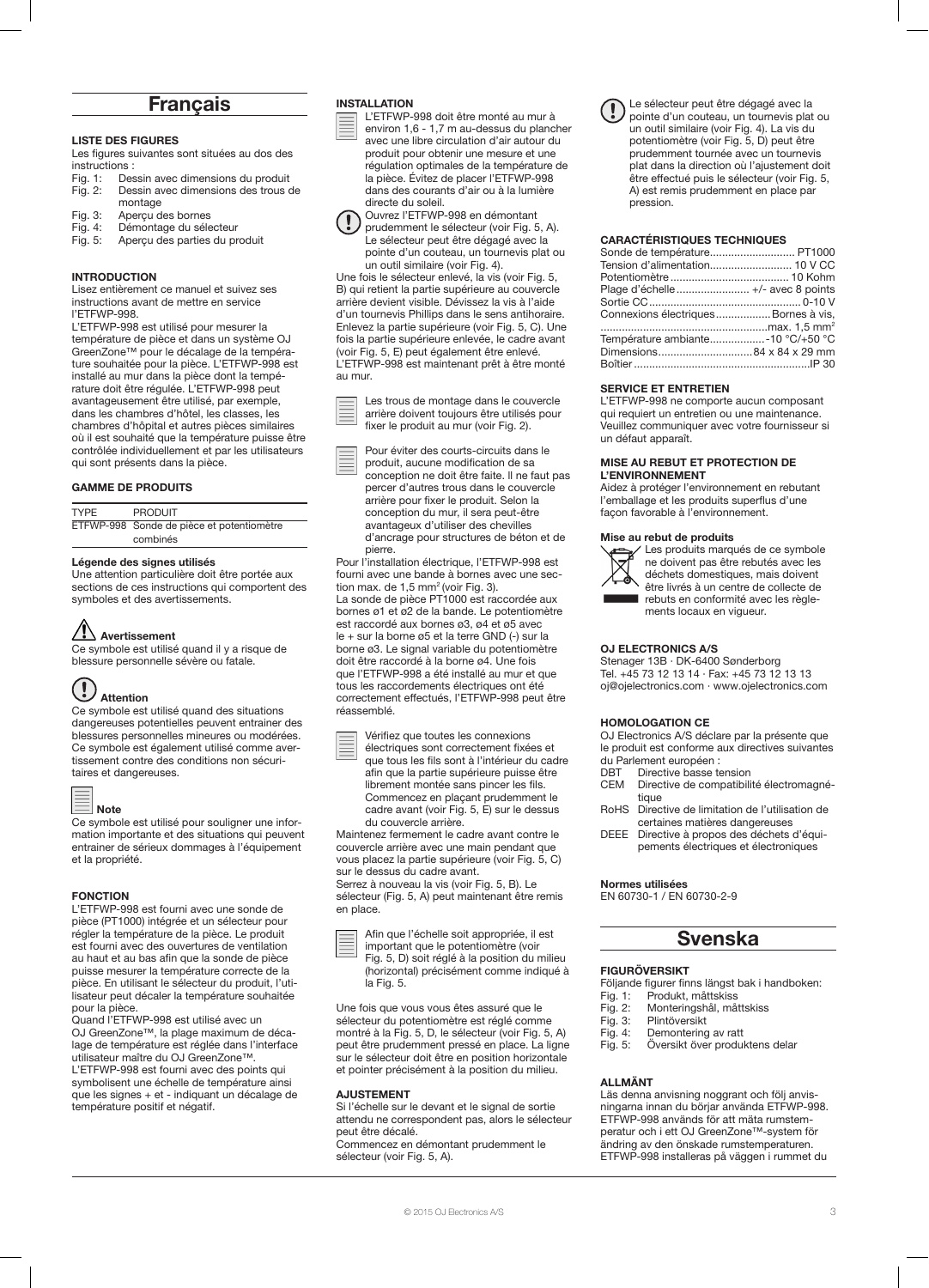vill styra. ETFWP-998 kan med fördel användas i t.ex. hotellrum, klassrum, sjukhussalar och liknande rum, där du vill att temperaturen ska kunna styras individuellt och av de användare som vistas i rummet.

# PRODUKTPROGRAM

| <b>TYP</b> | <b>PRODUKT</b>                                |
|------------|-----------------------------------------------|
|            | ETFWP-998 Kombinerad rumsgivare och potentio- |
|            | meter                                         |

# Symbolförklaring

Uppmärksamheten påkallas speciellt på de platser i denna anvisning som är markerade med symboler och varningar.

# $\sqrt{\phantom{a}}\phantom{a}$  Varning

Denna symbol används där det finns en potentiell risk för allvarlig eller livsfarlig personskada.

#### $\left(\frac{1}{2}\right)$ Försiktig

Denna symbol används där potentiellt farliga situationer kan orsaka mindre eller moderate personskador. Symbolen används också för att .<br>varna för osäkra och riskfyllda situationer.

| Observera |
|-----------|
|           |

Denna symbol används där det finns viktig information och i situationer som kan orsaka allvarlig skada på utrustning eller egendom.

# FUNKTION

ETFWP-998 är utrustad med en inbyggd rumsgivare (PT1000) och en ratt för inställning av rumstemperaturen. Produkten har ventilationsöppningar upptill och nertill, så att rumsgivaren kan mäta den korrekta rumstemperaturen. Du kan ändra den önskade rumstemperaturen med ratten.

När du använder ETFWP-998 tillsammans med OJ GreenZone™ ställer du in det maximala temperaturändringsområdet i gränssnittet för OJ GreenZone™ Master.

ETFWP-998 är försedd med prickar som symboliserar en temperaturskala samt en "+"- och en "-"-symbol som indikerar en positiv och en negativ temperaturändring.

#### INSTALLATION



försiktigt demontera ratten (se fig. 5, A). Du kan eventuellt lossa ratten med spetsen på en kniv, en planskruvmejsel eller liknande (se fig. 4).

När du har demonterat ratten blir skruven (se fig. 5, B), som håller överdelen fast på underdelen, synlig. Lossa den skruven genom att vrida den moturs med en stjärnskruvmejsel. Ta bort överdelen (se fig. 5, C). När du har tagit bort överdelen kan du också ta bort förramen (se fig. 5, E).

Nu är ETFWP-998 klar att monteras på väggkonstruktionen.



Du ska alltid använda monteringshålen i produktens baksida för att fästa produkten på väggen (se fig. 2).

För att undvika kortslutning i produkten får du inte göra några konstruktionsändringar i produkten. Du får inte göra nya hål i produktens baksida för att fästa den.

Beroende på väggens konstruktion kan du med fördel använda pluggar i betong- och stenkonstruktioner.

För elanslutningen är ETFWP-998 försedd med en plintrad för max 1,5 mm2 kabelanslutning (se fig. 3).

Rumsgivarelementet PT1000 är anslutet till plintradens anslutningar 1 och 2. Potentiometern är ansluten till plintradens anslutningar 3, 4 och 5, med + på anslutning 5 och GND (-) på anslutning 3. Den variable potentiometersignalen ska anslutas till anslutning 4. När du har monterat ETFWP-998 på väggen och har monterat alla elanslutningar korrekt kan du montera samman ETFWP-998 igen.



Kontrollera att alla elanslutningar är korrekt åtdragna och att alla kablar ligger inom ramen, så att du fritt kan montera överdelen utan att kablarna kommer i kläm. Börja med att försiktigt placera förramen (se fig. 5, E) på bakdelen.

Håll förramen fast mot bakdelen med ena handen medan du placerar överdelen (se fig. 5, C) uppe på förramen.

Dra åt skruven (se fig. 5, B) igen. Nu kan du montera ratten (se fig. 5, A) igen.



När du har kontrollerat att potentiometerns axel står som det visas i fig. 5, D, kan du placera ratten (se fig. 5, A) igen och försiktigt trycka den på plats. Det tryckta strecket på ratten ska placeras vågrät, så att det pekar exakt på mittläget.

#### **JUSTERING**

Om inte skalan i fronten och den förväntade utgångssignalen stämmer överens kan du vrida ratten.

fig. 5, A).



Du kan eventuellt lossa ratten med spetsen på en kniv, en planskruvmejsel eller liknande (se fig. 4). Du kan vrida potentiometeraxeln (se fig. 5, D) försiktigt med en liten planskruvmejsel i den riktning du behöver justera, innan du placerar ratten (se fig. 5, A) på axeln igen och trycker den försiktigt på plats.

#### TEKNISKA DATA

| Skalaområde +/- med 8 prickar                      |  |
|----------------------------------------------------|--|
|                                                    |  |
| ElanslutningarMax 1,5 mm <sup>2</sup> skruvplintar |  |
|                                                    |  |
|                                                    |  |
|                                                    |  |

# SERVICE OCH UNDERHÅLL

ETFWP-998 innehåller inga komponenter som kräver service eller underhåll.

Kontakta leverantören om det uppstår problem.

# MILJÖ OCH AVFALLSHANTERING

Hjälp till att skydda miljön genom att ta hand om emballage och använda produkter enligt gällande miljöföreskrifter.

#### Bortskaffning av produkten



Produkter med detta märke får inte kastas som vanliga hushållssopor. De ska samlas in separat enligt gällande lokala regler.

# OJ ELECTRONICS A/S

Stenager 13B · DK-6400 Sønderborg Tel. +45 73 12 13 14 · Fax: +45 73 12 13 13 oj@ojelectronics.com · www.ojelectronics.com

# CE-MÄRKNING

OJ Electronics A/S förklarar härmed under eget ansvar att produkten överensstämmer med

- följande EU-direktiv:<br>LVD Lågspänning
- LVD Lågspänningsdirektivet<br>FMC Flektromagnetisk komp
- EMC Elektromagnetisk kompatibilitet<br>RoHS Begränsning av användning av v Begränsning av användning av vissa farliga ämnen i elektrisk och elektronisk utrustning
- WEEE Direktivet om avfall från elektrisk och elektronisk utrustning

#### Använda normer

SS-EN 60730-1 / SS-EN 60730-2-9

# Norsk

# FIGUROVERSIKT

Flg. figurer finnes bakerst i instruksjonen:<br>Fig. 1: Produkt, målskisse

- Produkt, målskisse
- Fig. 2: Monteringshull, målskisse
- Fig. 3: Klemmeoversikt<br>Fig. 4: Demontering av
- Demontering av skruknapp
- Fig. 5: Oversikt over delene til produktet

#### **GENERELT**

Les denne instruksjonen grundig, og følg anvisningene før du tar ETFWP-998 i bruk. ETFWP-998 benyttes til måling av romtemperatur og i et OJ GreenZone™ system til forskyvning av ønsket romtemperatur. ETFWP-998 installeres på veggen i det rommet som skal styres. ETFWP-998 kan med fordel benyttes i f.eks. hotellrom, klasserom, pasientrom og lignende rom, hvor man ønsker at temperaturen skal kunne betjenes individuelt og av de brukerne som oppholder seg i rommet.

### PRODUKTPROGRAM

TYPE PRODUKT ETFWP-998 Kombinert romføler og potensiometer

# Symbolforklaring

Vær spesielt oppmerksom på de stedene i denne instruksjonen som er markert med symboler og advarsler.

# $\langle \cdot \rangle$  Advarsel

Dette symbolet benyttes der det er potensiell fare for alvorlig eller livsfarlig personskade.



Dette symbolet benyttes der potensielt farlige situasjoner kan resultere i mindre eller moderat personskade. Symbolet benyttes også til å advare mot usikre og risikable forhold.



Dette symbolet benyttes der det er viktig informasjon, og i situasjoner som kan resultere i alvorlig skade på utstyr eller eiendom.

# FUNKSJON

ETFWP-998 er utstyrt med en innbygd romføler (PT1000) samt en skruknapp for innstilling av romtemperaturen. Produktet er utstyrt med ventilasjonsåpninger i topp og bunn for at romføleren skal kunne måle den korrekte romtempera-

Börja försiktigt med att demontera ratten (se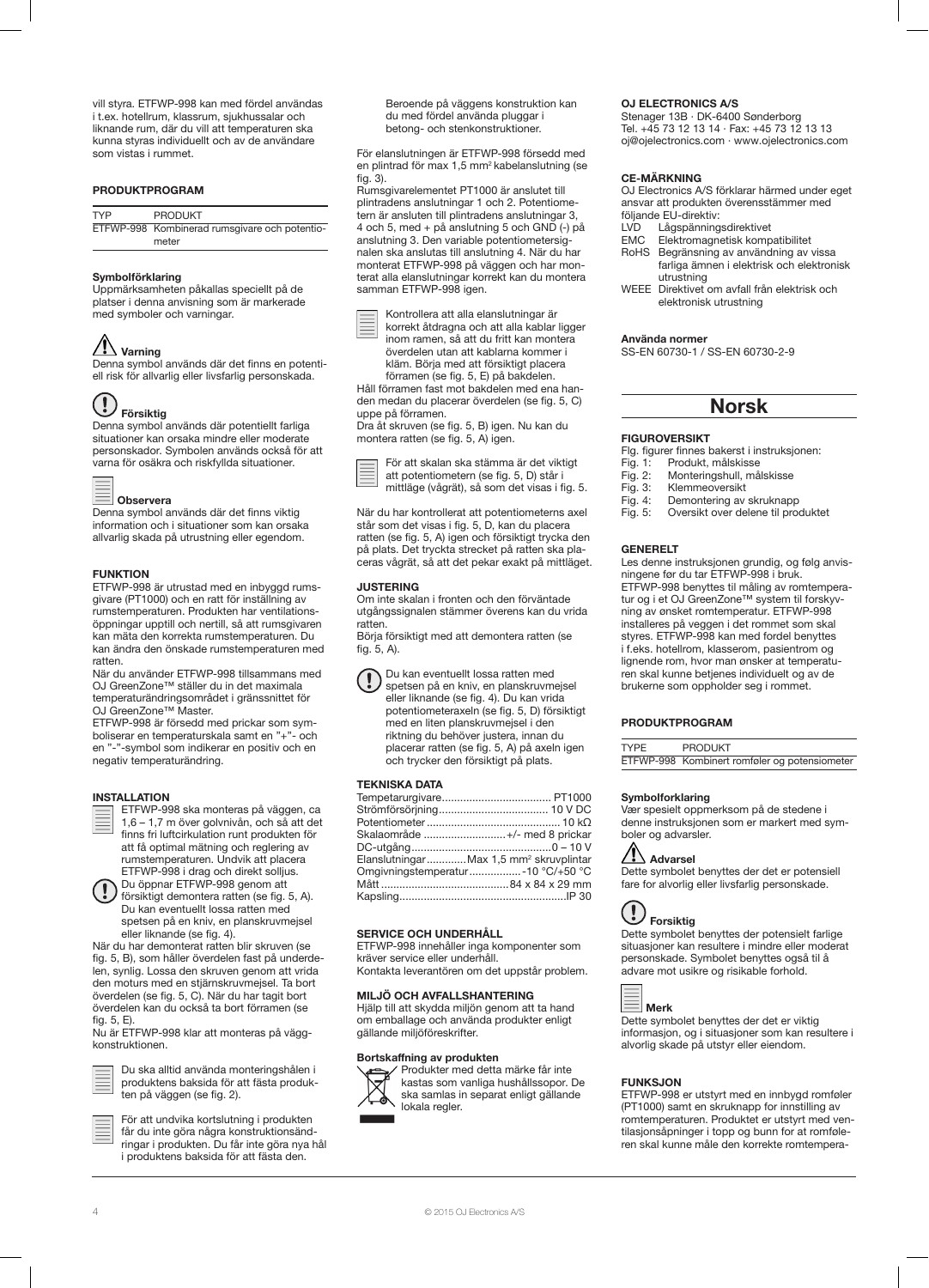turen. Ved hielp av skruknappen på produktet kan brukeren forskyve ønsket romtemperatur. Når ETFWP-998 benyttes sammen med OJ GreenZone™, innstilles det maksimale temperaturforskyvningsområdet i OJ GreenZone™ Masters brukergrensesnitt.

ETFWP-998 er utstyrt med prikker, som symboliserer en temperaturskala, og et + og et – symbol, som indikerer en positiv og en negativ temperaturforskyvning.

# INSTALLASJON

ETFWP-998 skal monteres på veggen ca. 1,6-1,7 m over gulvnivå og slik at det er fri luftsirkulasjon omkring produktet for å oppnå en optimal måling og regulering av romtemperaturen. Unngå å plassere ETFWP-998 i trekk og direkte sollys.

ETFWP-998 åpnes ved forsiktig å demontere skruknappen (se fig. 5, A). Skruknappen kan ev. løsnes forsiktig med spissen av en kniv, en skrutrekker for rett spor eller lignende (se fig. 4).

Når skruknappen er demontert, blir skruen (se fig. 5, B), som holder overdelen fast på underdelen, synlig. Løsn denne skrue ved å skru den mot urviseren med en stjerneskrutrekker. Fjern overdelen (se fig. 5, C). Når overdelen er fjernet, kan forrammen (se fig. 5, E) også fjernes. ETFWP-998 er nå klar til å bli montert på veggkonstruksjonen.

Monteringshullene på underdelen av produktet må alltid benyttes til montering av produktet på veggen (se fig. 2).

For å unngå kortslutninger i produktet må du ikke foreta konstruksjonsendringer i produktet. Du må ikke bore nye huller i underdelen av produktet for å feste det. Avhengig av veggkonstruksjon kan du med fordel benytte murplugger i betong- og steinkonstruksjoner.

For elektrisk montering er ETFWP-998 forsynt med en klemrekke til maks. 1,5 mm<sup>2</sup> ledningstilkobling (se fig. 3)

PT1000 romfølerelement er koblet til klemrekkens terminal ø1 og ø2. Potensiometer er koblet til klemrekkens terminal ø3, ø4 og ø5 med + på terminal ø5, GND (-) på terminal ø3. Det variable potensiometersignalet skal monteres på terminal ø4. Når ETFWP-998 er montert på veggen, og alle elektriske forbindelser er montert korrekt, kan ETFWP-998 monteres igjen.



Kontroller at alle elektriske forbindelser er korrekt fastspente, og at alle ledningene er innenfor rammen, slik at overdelen kan monteres fritt uten å klemme ledningene. Start med å plassere forrammen (se fig 5, E) forsiktig ovenpå underdelen.

Hold forrammen fast mot underdelen med den ene hånden mens du plasserer overdelen (se fig. 5, C) ovenpå forrammen. Spenn skruen (se fig. 5, B) igjen. Nå kan

skruknappen (fig. 5, A) monteres igjen.



For at skalaen skal passe er det viktig at potensiometeret (se fig. 5, D) står i midtposisjon (vannrett) akkurat som vist i fig. 5.

Når man har sikret seg at potensiometerets skruknapp står som vist i fig. 5, D, kan skruknappen (se fig. 5, A) igjen plasseres og forsiktig trykkes på plass. Den trykte streken på skruknappen må plasseres vannrett, slik at den peker nøyaktig mot midtposisjonen.

# JUSTERING

Hvis ikke skalaen på fronten og forventet utgangssignal stemmer overens, kan skruknappen forskyves.

Start med å demontere skruknappen (se fig. 5, A) forsiktig.

Skruknappen kan ev. løsnes forsiktig med spissen av en kniv, en skrutrekker for rett spor eller lignende (se fig. 4). Potensiometerskruen (se fig. 5, D) kan skrus forsiktig med en liten skrutrekker for rett spor i den retningen justeringen skal foretas, innen skruknappen (se fig. 5, A) igjen plasseres og forsiktig trykkes på plass.

# TEKNISKE DATA

| Skalaområde +/- med 8 prikker                    |  |
|--------------------------------------------------|--|
|                                                  |  |
| Elektriske tilkoblingMaks. 1,5 mm <sup>2</sup> , |  |
|                                                  |  |
| Omgivelsestemperatur 10 °C/+50 °C                |  |
|                                                  |  |
|                                                  |  |

#### SERVICE OG VEDLIKEHOLD

ETFWP-998 inneholder ingen komponenter som krever service eller vedlikehold. Vennligst kontakt leverandøren i tilfelle av problemer.

# MILJØ OG AVHENDING AV AVFALL

Vær med på å beskytte miljøet ved å avhende emballasje og brukte produkter på en miljøriktig måte.

# Avhending av produktet



Produkter med dette merket må ikke avhendes som alminnelig husholdningsavfall, men må samles inn særskilt i henhold til gjeldende lokale regler.

# OJ ELECTRONICS A/S

Stenager 13B · DK-6400 Sønderborg Tel. +45 73 12 13 14 · Fax: +45 73 12 13 13 oj@ojelectronics.com · www.ojelectronics.com

## CE-MERKING

OJ Electronics A/S erklærer hermed at produktet er i samsvar med følgende direktiver fra Europaparlamentet:<br>LVD Lavspenning

- LVD Lavspenningsdirektivet<br>EMC Elektromagnetisk komp
- EMC Elektromagnetisk kompatibilitet<br>RoHS Begrensning av bruk av visse fa Begrensning av bruk av visse farlige stoffer i elektrisk og elektronisk utstyr

WEEE Direktiv om elektrisk og elektronisk avfall

# Benyttede standarder

EN 60730-1 / EN 60730-2-9

# Dansk

#### FIGUROVERSIGT

- Flg. figurer findes bagerst i instruktionen:<br>Fig. 1: Produkt, målskitse
- Fig. 1: Produkt, målskitse<br>Fig. 2: Monteringshuller, n
- Fig. 2: Monteringshuller, målskitse<br>Fig. 3: Klemmeoversigt
- Klemmeoversigt
- Fig. 4: Afmontering af drejeknap
- Fig. 5: Oversigt over produktets dele

#### **GENERELT**

Læs denne instruktion grundigt, og følg anvisningerne, før ETFWP-998 tages i brug. ETFWP-998 anvendes til måling af rumtemperatur og i et OJ GreenZone™ system til forskydning af den ønskede rumtemperatur. ETFWP-998 installeres på væggen i det rum

som ønskes styret. ETFWP-998 kan med fordel anvendes i f.eks. hotelværelser, klasseværelser, hospitalsstuer og lignende rum, hvor det ønskes, at temperaturen skal kunne betjenes individuelt og af de brugere, som opholder sig i rummet.

# PRODUKTPROGRAM

| <b>TYPF</b> | <b>PRODUKT</b>                                 |
|-------------|------------------------------------------------|
|             | ETFWP-998 Kombineret rumføler og potentiometer |

#### Symbolforklaring

Opmærksomheden henledes specielt på de steder i denne instruktion, som er markeret med symboler og advarsler.

# Advarsel

Dette symbol anvendes, hvor der er potentiel fare for alvorlig eller livsfarlig personskade.



Dette symbol anvendes, hvor potentielt farlige situationer kan resultere i mindre eller moderat personskade. Symbolet anvendes også til at advare mod usikre og risikable forhold.



Dette symbol anvendes, hvor der er vigtig information, samt i situationer, som kan resultere i alvorlig skade på udstyr eller ejendom.

#### FUNKTION

ETFWP-998 er forsynet med en indbygget rumføler (PT1000) samt en drejeknap for indstilling af rumtemperaturen. Produktet er forsynet med ventilationsåbninger i top og bund, for at rumføleren kan måle den korrekte rumtemperatur. Ved hjælp af produktets drejeknap kan brugeren forskyde den ønskede rumtemperatur.

Når ETFWP-998 anvendes sammen med OJ GreenZone™, indstilles det maksimale temperaturforskydningsområde i OJ GreenZone™ Masterens brugerflade.

ETFWP-998 er forsynet med prikker, som symboliserer en temperaturskala, samt et + og et – symbol, som indikerer en positiv og en negativ temperaturforskydning.

# INSTALLATION

ETFWP-998 skal monteres på væggen ca. 1,6-1,7 m over gulvniveau og således, at der er fri luftcirkulation omkring produktet for at opnå en optimal måling og regulering af rumtemperaturen. Undgå at placere ETFWP-998 i træk og direkte .<br>sollys.

ETFWP-998 åbnes ved forsigtigt at afmontere drejeknappen (se Fig. 5, A). Drejeknappen kan evt. forsigtigt løsnes med spidsen af en kniv, en ligekærvet skruetrækker eller lignende (se Fig. 4).

Når drejeknappen er afmonteret, bliver skruen (se Fig. 5, B), som holder overparten fast på bagparten, synlig. Løsn denne skrue ved at dreje den mod urets retning med en stjerneskruetrækker. Fjern overparten (se Fig. 5, C). Når overparten er fjernet, kan forrammen (se Fig. 5, E) også fjernes.

ETFWP-998 er nu klar til at blive monteret på vægkonstruktionen.

Monteringshullerne på produktets bagpart skal altid anvendes til fastgørelse af produktet på væggen (se Fig. 2).

For at undgå kortslutninger i produktet må der ikke foretages konstruktionsændringer i produktet. Der må ikke laves nye huller i produktets bagpart til fastgørelsesformål. Afhængig af væggens konstruktion kan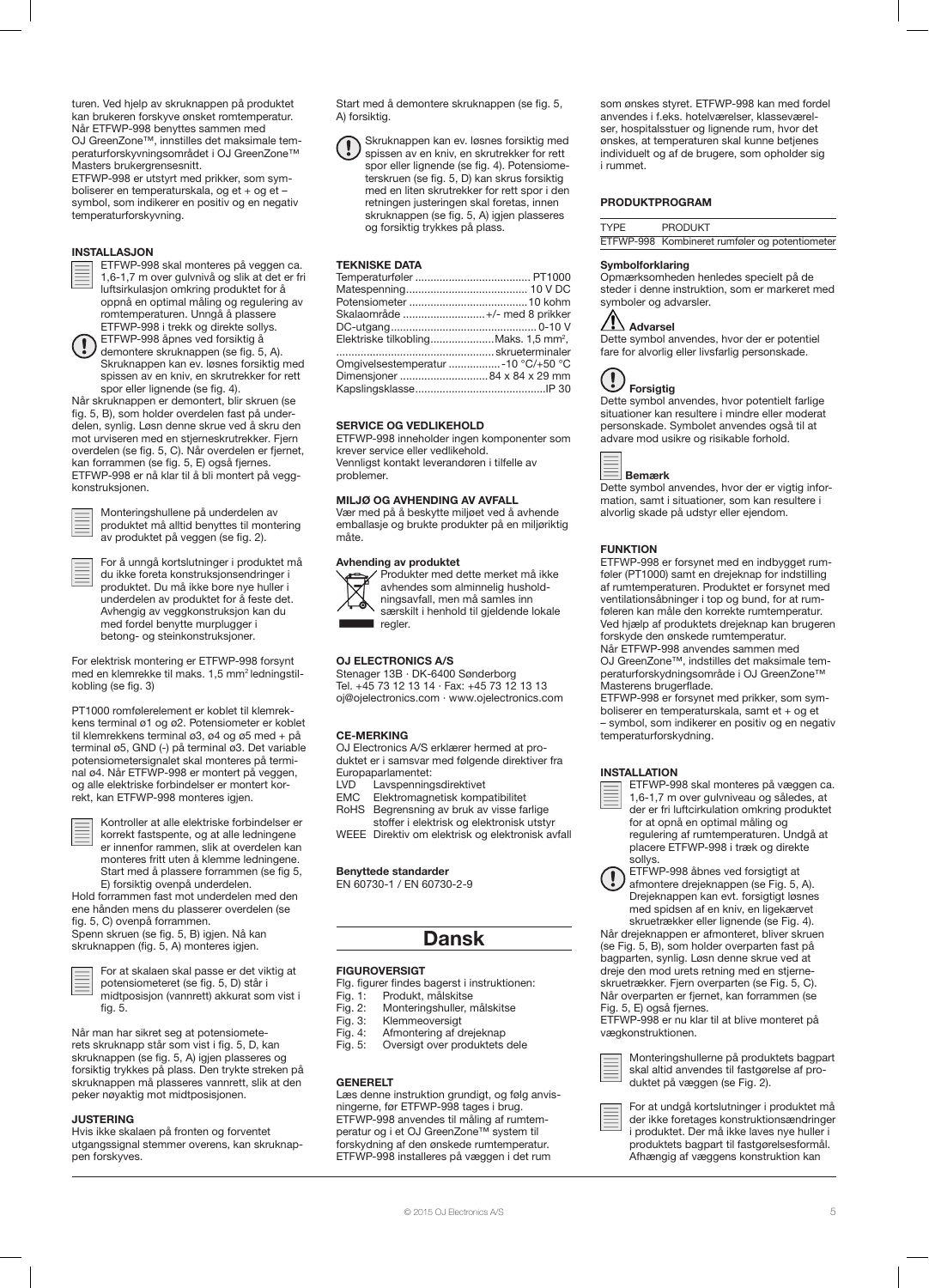der med fordel anvendes rawlplugs i beton- og stenkonstruktioner.

Til elektrisk montage er ETFWP-998 forsynet med en klemrække til maks. 1,5 mm<sup>2</sup> ledningstilslutning (se Fig. 3).

PT1000-rumfølerelementet er forbundet til klemrækken terminal ø1 og ø2. Potentiometer er forbundet til klemrækken terminal ø3, ø4 og ø5 med + på terminal ø5, GND (-) på terminal ø3. Det variable potentiometersignal skal monteres på terminal ø4. Når ETFWP-998 er monteret på væggen, og alle elektriske forbindelser er monteret korrekt, kan ETFWP-998 samles igen.

Kontroller, at alle elektriske forbindelser er korrekt fastspændte, og at alle ledninger er inden for rammen, så overparten frit kan monteres uden at klemme omkring ledningerne. Start med forsigtigt at placere forrammen (se Fig 5, E) oven på bagparten.

Hold forrammen fast mod bagparten med den ene hånd, mens du placerer overparten (se Fig. 5, C) oven på forrammen.

Spænd skruen (se Fig. 5, B) igen. Nu kan drejeknappen (Fig. 5, A) monteres igen.

For at skalaen passer er det vigtigt, at potentiometeret (se Fig. 5, D) står i midterposition (vandret) præcist som vist i Fig. 5.

Når man har sikret sig, at potentiometerets drejeknap står som vist i Fig. 5, D, kan drejeknappen (se Fig. 5, A) igen placeres og forsigtigt trykkes på plads. Den påtrykte streg på drejeknappen skal placeres vandret, så den peger præcis mod midterposition.

# **JUSTERING**

Hvis ikke skalaen på fronten og det forventede udgangssignal stemmer overens, kan drejeknappen forskydes. Start med forsigtigt at afmontere drejeknappen

(se Fig. 5, A).

Drejeknappen kan evt. forsigtigt løsnes med spidsen af en kniv, en ligekærvet skruetrækker eller lignende (se Fig. 4). Potentiometerskruen (se Fig. 5, D) kan forsigtigt drejes med en lille ligekærvet skruetrækker i den retning, justeringen skal foretages, inden drejeknappen (se Fig. 5, A) igen placeres og forsigtigt trykkes på plads.

# TEKNISKE DATA

| Skalaområde +/- med 8 prikker                     |  |
|---------------------------------------------------|--|
|                                                   |  |
| Elektriske forbindelser Maks. 1.5 mm <sup>2</sup> |  |
|                                                   |  |
| Omgivelsestemperatur -10 °C/+50 °C                |  |
|                                                   |  |
|                                                   |  |
|                                                   |  |

# SERVICE OG VEDLIGEHOLD

ETFWP-998 indeholder ingen komponenter, der kræver service eller vedligehold. Kontakt venligst leverandøren i tilfælde af problemer.

# MILJØ OG BORTSKAFFELSE

Hjælp med at beskytte miljøet ved at bortskaffe emballage og brugte produkter på en miljørigtig måde.

#### Bortskaffelse af produktet Produkter med dette mærke må ikke



bortskaffes som almindeligt husholdningsaffald, men skal indsamles særskilt i henhold til de gældende lokale regler.

# OJ ELECTRONICS A/S

Stenager 13B · DK-6400 Sønderborg Tel. +45 73 12 13 14 · Fax: +45 73 12 13 13 oj@ojelectronics.com · www.ojelectronics.com

# CE-MÆRKNING

OJ Electronics A/S erklærer hermed, at produktet er i overensstemmelse med følgende

direktiver fra Europa-Parlamentet:<br>I VD I avspændingsdirektivet

- LVD Lavspændingsdirektivet<br>EMC Elektromaanetisk kompa
- EMC Elektromagnetisk kompatibilitet<br>RoHS Begrænsning af anvendelsen af Begrænsning af anvendelsen af visse farlige stoffer i elektrisk og elektronisk udstyr
- WEEE Direktiv om affald af elektrisk og elektronisk udstyr

Benyttede standarter EN 60730-1 / EN 60730-2-9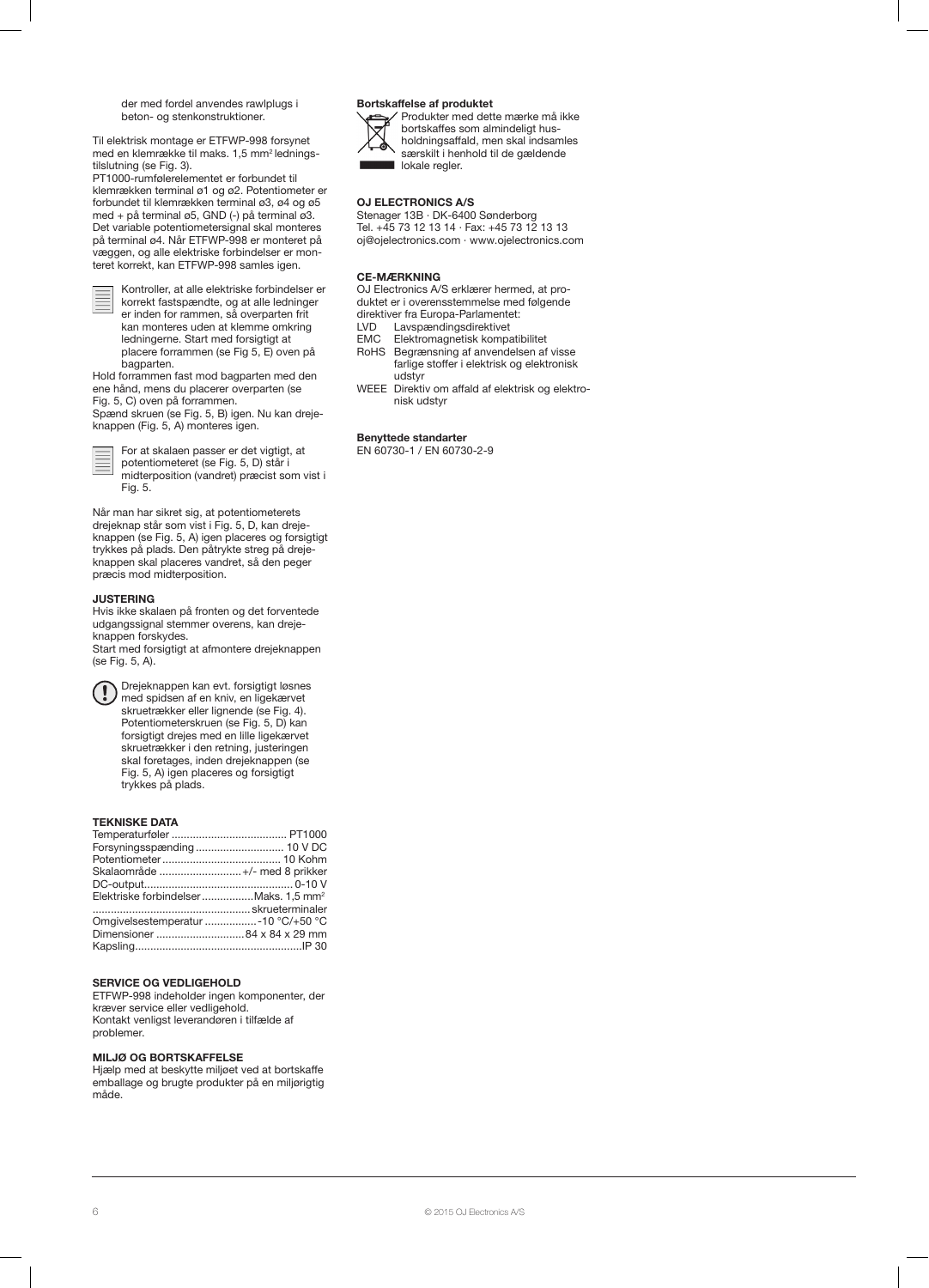# *Fig. 1: Product, dimensioned sketch*



*Fig. 3: Terminal overview*



*Fig. 5: Overview of product parts*



*Fig. 2: Mounting holes, dimensioned sketch* 



*Fig. 4: Detachment of selector dial*